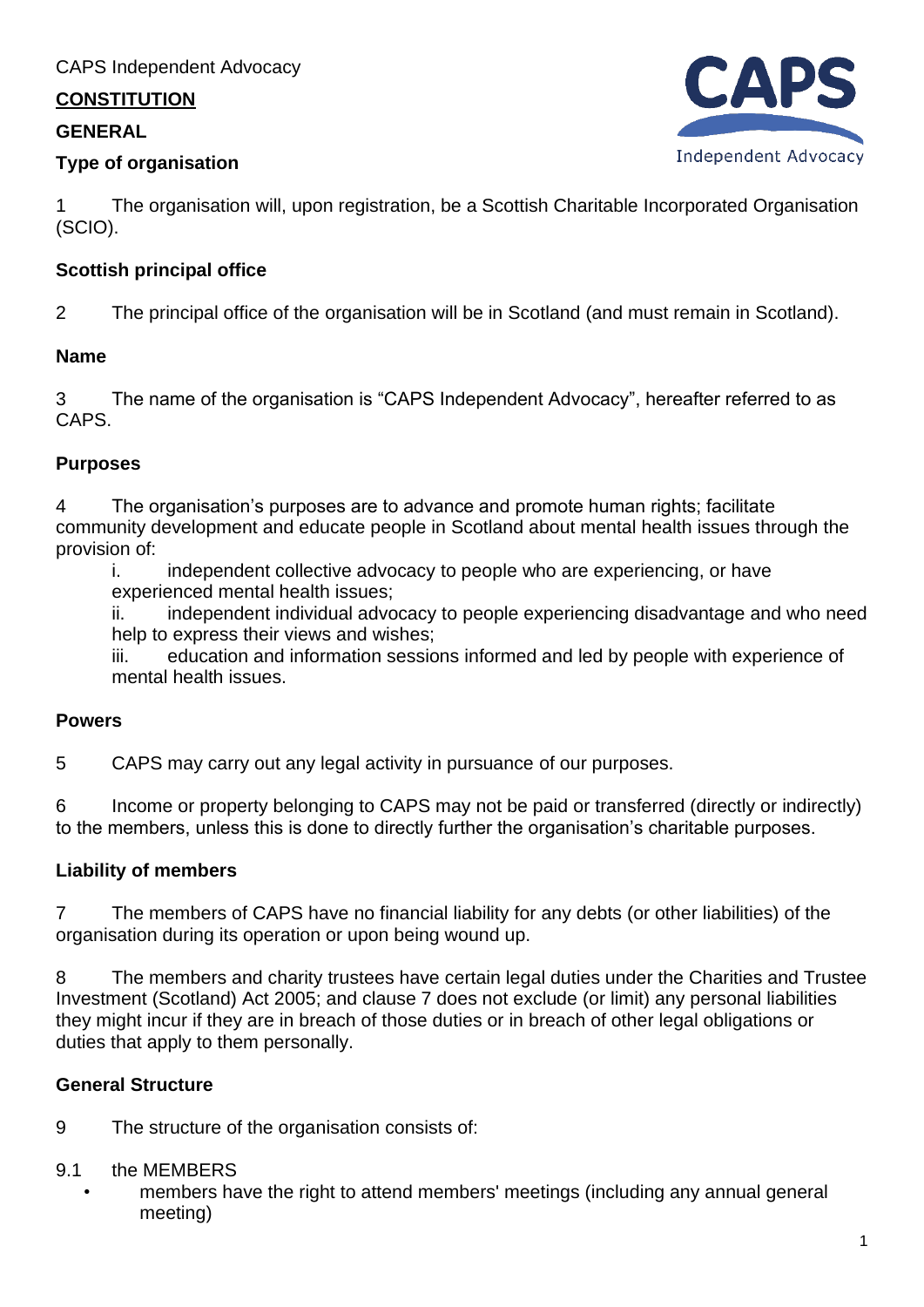- members have important powers under the constitution such as appointing people to serve on the Management Committee
- members have a right to make decisions about changes to the constitution

## 9.2 the MANAGEMENT COMMITTEE

- holds regular meetings;
- controls the activities of the organisation, including monitoring and controlling finances.

10 The people serving on the Management Committee are referred to in this constitution as Charity Trustees.

### **Qualifications for membership**

11 Membership is open to any individual who lives in Scotland aged 16 or over, who is in agreement with the Purposes of the organisation. Employees of the organisation are not eligible for membership.

### **Application for membership**

12 Any person who wishes to become a member must sign a written application for membership which will be considered by the Management Committee.

13 The Management Committee may refuse an application for membership of CAPS.

14 CAPS will inform individuals of their confirmation, or otherwise, of membership.

### **Membership subscription**

15 There is no membership fee.

### **Register of members**

16 CAPS must keep a register of members. The register will contain:

16.1 the full name and address of each current member and the date of registration as a member;

16.2 the full name of former members for the previous six years and the date on which membership ceased.

17 CAPS must make sure that the register of members is updated within 28 days of any change which it knows about.

18 If a member or charity trustee of the organisation requests a copy of the register of members, CAPS must issue a copy within 28 days, providing the request is reasonable.

19 If the request is made by a member (rather than a charity trustee), CAPS may provide a copy which has the addresses blanked out.

### **Termination of membership**

20 If a member no longer wants to be a member of CAPS they should write to CAPS in person and say so. The membership will end when the notice is received by CAPS.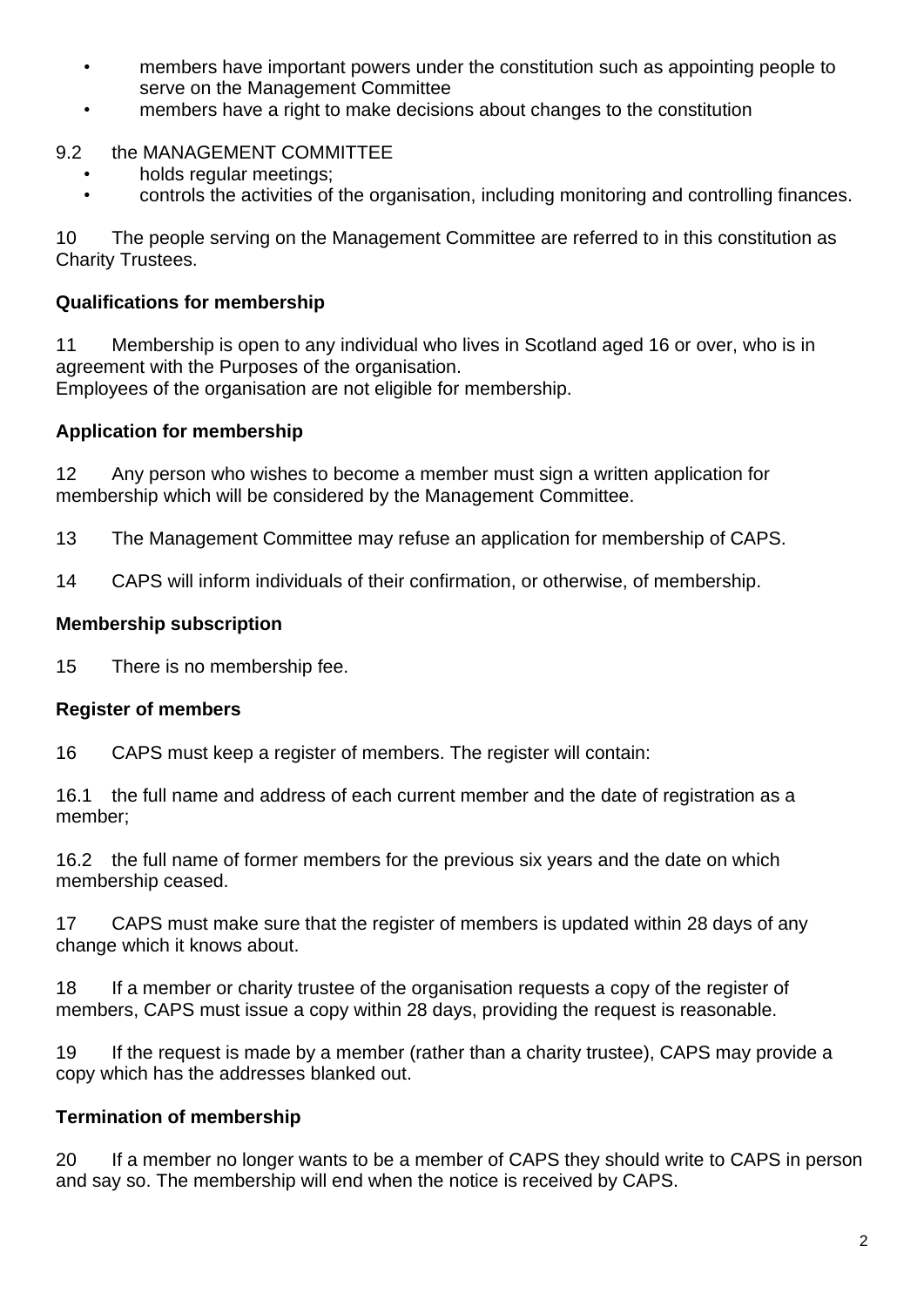### **Transfer of membership**

21 A member of CAPS cannot transfer their membership to another individual.

## **Re-registration of members**

22 CAPS may sometimes write to members to check that they wish to remain as members of the organisation. Members should reply within 28 days.

23 If a member does not reply within 28 days, then CAPS will assume that they no longer wish to be a member and the membership will be cancelled.

24 Any notice under clause 22 will only be valid if it makes it clear to the member that failure to reply within 28 days will result in the cancellation of the membership.

### **Removal of membership**

25 A resolution may be passed to terminate someone's membership. Not less than two thirds of those present and voting, or voting by proxy at a members' meeting must vote for the resolution.

The following procedures must be followed:

25.1 at least 21 days' notice of the intention to propose the resolution must be given to the member concerned, setting out the reasons for the proposed termination of membership;

25.2 the member concerned will be entitled to speak at the meeting, or may be represented by a person chosen by them at the meeting, or may provide a written statement which will be read out on their behalf at the meeting where the resolution is put forward.

## **DECISION-MAKING BY THE MEMBERS**

### **Members' meetings**

26 The Management Committee must arrange a meeting of members (an annual general meeting or "AGM") in each calendar year.

26.1 The AGM and any other members' meetings may be held by means of a conference telephone, video conferencing facility or similar communications equipment - so long as all those participating in the meeting can comprehend each other; a member participating in a members' meeting in this manner shall be deemed to be present in person at the meeting.

27 The gap between one AGM and the next must not be longer than 15 months.

28 An AGM does not need to be held during the first calendar year in which the organisation is formed; but the first AGM must still be held within 15 months of the date on which the organisation is formed.

- 29 The business of each AGM must include:
- 29.1 a report by the Chair on the activities of the organisation;
- 29.2 consideration of the annual accounts of the organisation;
- 29.3 the confirmation of appointment of charity trustees, as referred to in clauses 67 & 68.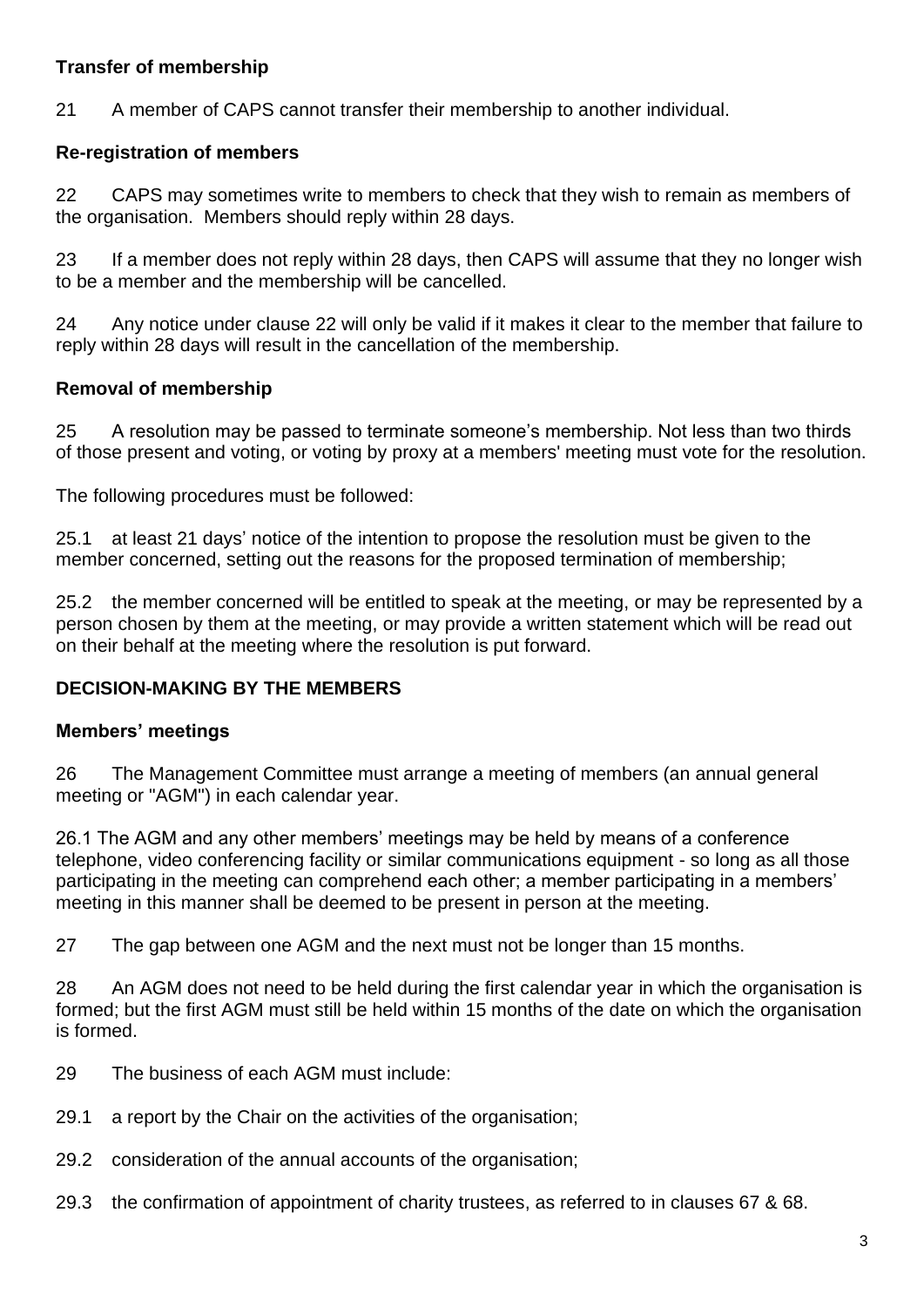30 The Management Committee may arrange a special members' meeting at any time.

## **Power to request the Management Committee to arrange a special members' meeting**

31 The Management Committee must arrange a special members' meeting if they are requested to do so by a notice which is:

- signed by at least four members or
- signed by 5% or more of the total membership of the organisation at the time, (whichever is the greater), providing:

31.1 the notice states the purposes for which the meeting is to be held; and

31.2 those purposes are not inconsistent with the terms of this constitution, the Charities and Trustee (Investment) Scotland Act 2005 or any other statutory provision, (as decided by the Management Committee).

32 If the Management Committee receives a notice under clause 31, they must arrange a meeting to be held no later than 49 days from receipt of the notice.

### **Notice of members' meetings**

33 At least 28 clear days' notice must be given of any AGM or any special members' meeting.

34 The notice calling a members' meeting must specify in general terms what business is to be dealt with at the meeting; and

34.1 if there is a resolution to alter the constitution, this must be clearly explained in the notice; or

34.2 in the case of any other resolution falling within clause 45 (requirement for two-thirds majority) it must set out the exact terms of the resolution; and

34.3 request that members wanting a resolution considered at the meeting should submit it to the Chair of the Management Committee in writing, signed by at least four members or 5% or more of the total membership of the organisation at the time, (whichever is the greater), to be received no later than 21 calendar days before the meeting. Whereupon, provided that the resolution is not inconsistent with the terms of this constitution, the Charities and Trustee (Investment) Scotland Act 2005 or any other statutory provision (as decided by the Management Committee) it will be circulated to the membership no later than 14 calendar days before the meeting.

35 The reference to "clear days" in clause 33 shall be taken to mean that, in calculating the period of notice:

35.1 the day after the notices are posted (or sent by e-mail) should be excluded; and

35.2 the day of the meeting itself should also be excluded.

36 Notice of every members' meeting must be given to all the members and charity trustees of the organisation, but the accidental omission to give notice to one or more members will not invalidate the proceedings at the meeting.

37 Any notice which requires to be given to a member under this constitution must be: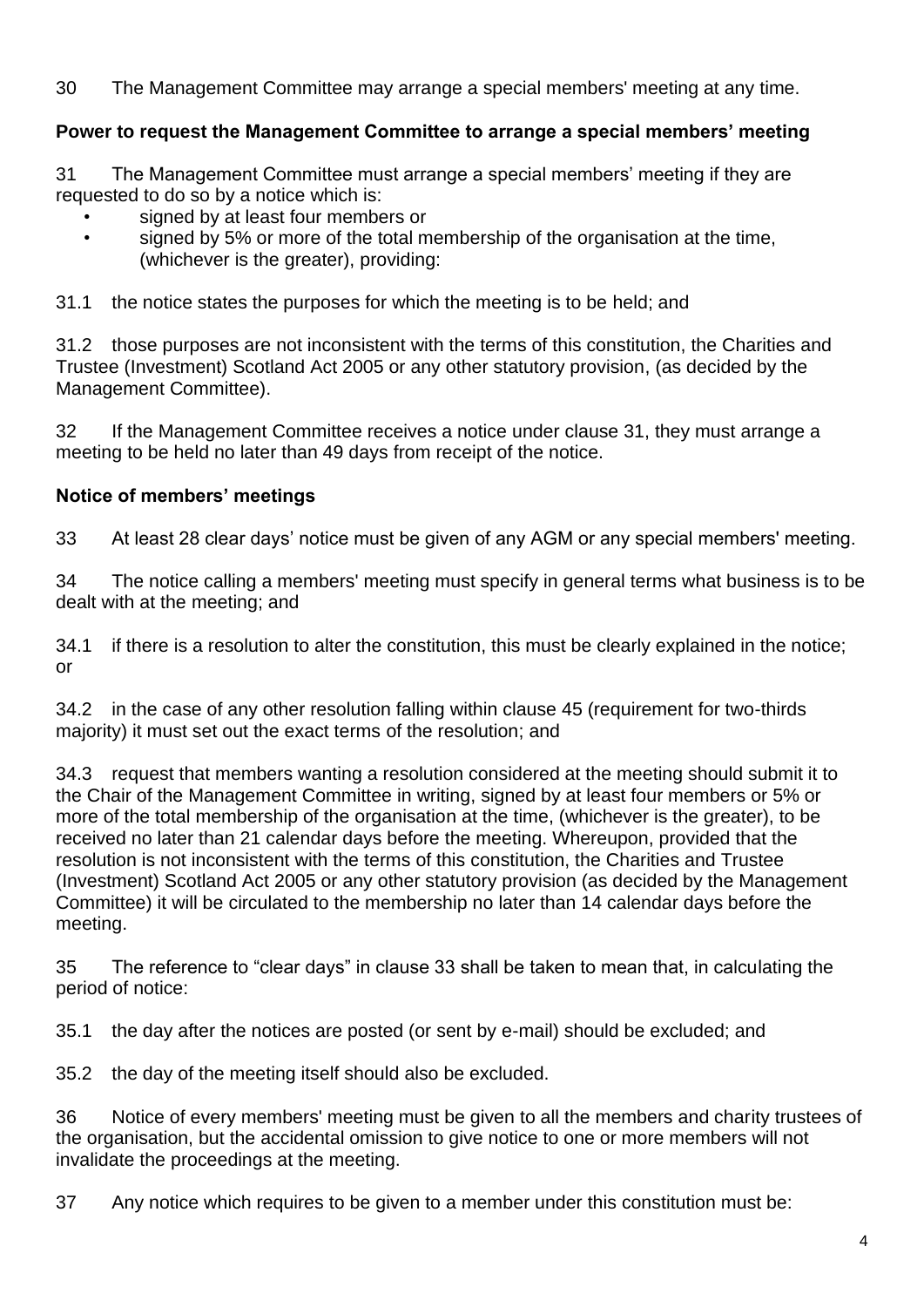37.1 sent by post to the address last given by the member to CAPS; or

37.2 sent by e-mail to the e-mail address last given by the member to CAPS.

## **Procedure at members' meetings**

38 No valid decisions can be taken at any members' meeting unless a quorum is established.

39 The quorum for a members' meeting is 15 members, present in person, or voting by proxy.

40 If 15 members are not present or voting by proxy, the meeting cannot proceed and a new meeting must be organised following the procedures set out by the constitution.

41 The Chair of CAPS should act as chairperson of each members' meeting.

42 If the Chair is not present within 15 minutes after the time at which the meeting was due to start (or is not willing to act as chairperson), the charity trustees present at the meeting must elect (from among themselves) the person who will act as chairperson of that meeting.

## **Voting at members' meetings**

43 Voting rights: only people who are members at the date the members' meeting is announced are entitled to vote at a members' meeting. Every full member has one vote, which must be given in person, or by proxy.

44 All decisions at members' meetings will be made by majority vote, with the exception of the types of resolution listed in clause 45 which require a two-thirds majority.

45 The following resolutions must be passed by not less than two-thirds of those voting on the resolution at a members' meeting (or if passed by way of a written resolution under clause 58):

45.1 a resolution amending the constitution;

45.2 a resolution expelling a person from membership under article 25;

45.3 a resolution directing the Management Committee to take any particular action (or directing the Management Committee not to take any particular action);

45.4 a resolution approving the amalgamation of CAPS with another SCIO (or approving the constitution of any new SCIO created by such an amalgamation);

45.5 a resolution to the effect that all of CAPS' property, rights and liabilities should be transferred to another SCIO (or agreeing to the transfer from another SCIO of all of its property, rights and liabilities);

45.6 a resolution for the winding up or dissolution of CAPS.

46 If there are an equal number of votes for and against any resolution, the chairperson of the meeting will be entitled to a second (casting) vote.

47 A resolution put to the vote at a members' meeting will be decided on a show of hands and a count of the proxy votes, unless the chairperson (or at least two other members present at the meeting) ask for a secret ballot.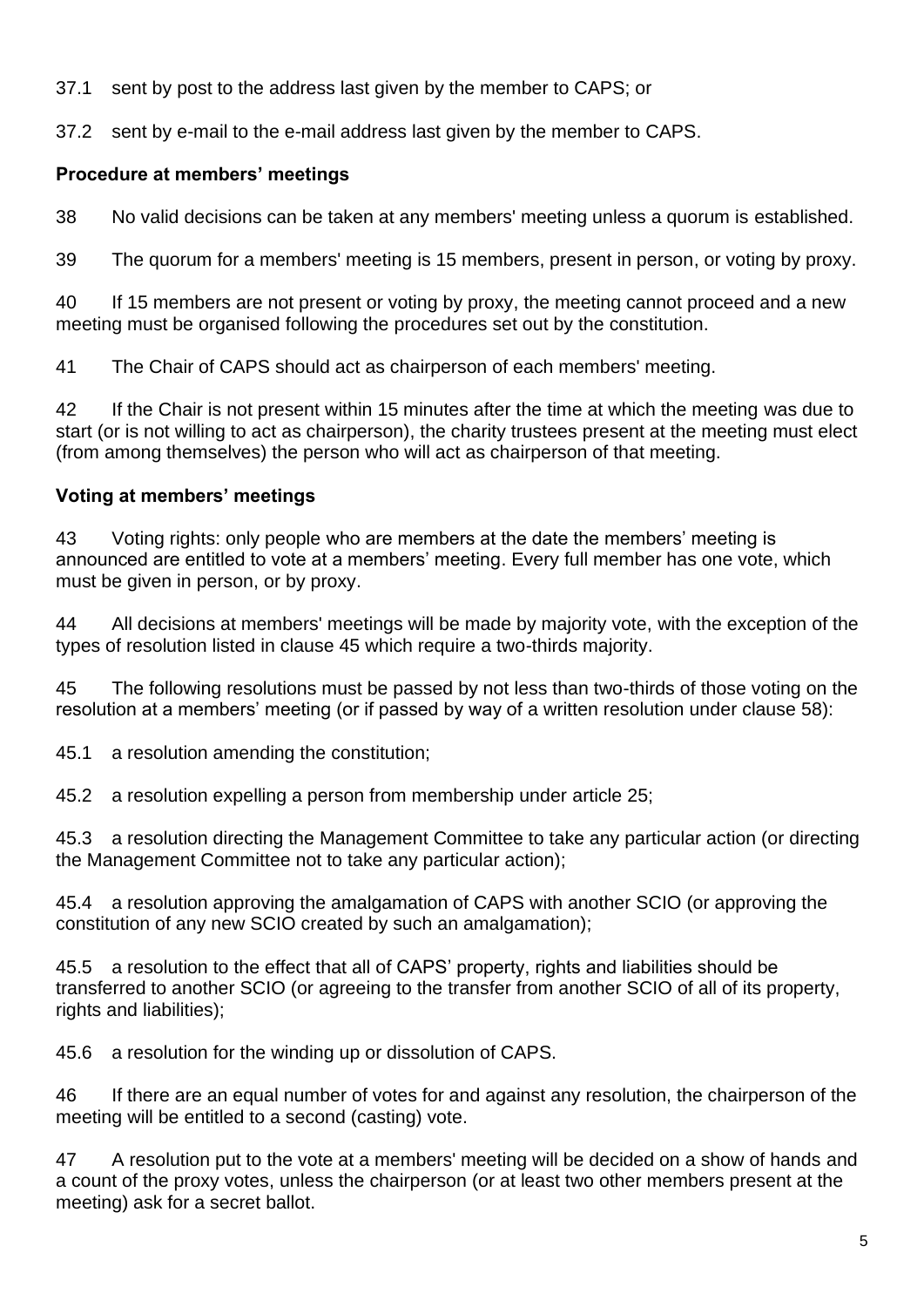48 The chairperson will decide how any secret ballot is to be conducted, and he/she will declare the result of the ballot at the meeting.

## **Proxy voting**

49 Proxy voting allows a member who is unable to attend the members' meeting to appoint the person chairing the meeting as a proxy to vote on their behalf.

50 The member will appoint the proxy and direct them how to vote (a 'specified' vote) on each resolution using a written proxy form such as the charity trustees shall provide for use at the meeting.

51 The proxy form will be authenticated by either a) having an original signature that matches that given on the member's application for membership, or b) having been received from the email address given on the member's application for membership.

52 The proxy form must be received (at the specified postal or e-mail address notified to the members by the charity trustees) no later than 48 hours before the start of the meeting to which it relates.

53 The proxy form is also valid for any adjournment of the meeting to which it relates.

54 A proxy form that cannot be authenticated, is incomplete, or is not received within the time limit in clause 52, shall be invalid.

55 A proxy form may not be withdrawn unless the member attends the meeting in which case they must vote in person.

56 The fact that one or more members has not received a proxy form does not invalidate the vote on any resolution.

57 A vote by proxy shall be valid even if the member ceases to be a member prior to the vote, unless notice of them ceasing to be a member was received by CAPS before the start of the meeting.

## **Written resolutions by members**

58 A resolution agreed to in writing (or by e-mail) by all the members will be as valid as if it had been passed at a members' meeting. The date of the resolution will be taken to be the date on which the last member agreed to it.

## **Minutes**

59 The Management Committee must ensure that accurate minutes are kept of all members' meetings.

60 The minutes of members' meetings must include the names of all those present and voting by proxy and should be approved at the subsequent members' meeting or Management Committee meeting, whichever is the sooner. Members objecting to their attendance being recorded will forfeit their right to vote.

61 Copies of the minutes will be available to any member of the public who requests them but CAPS may exclude confidential material as permitted under clause 103.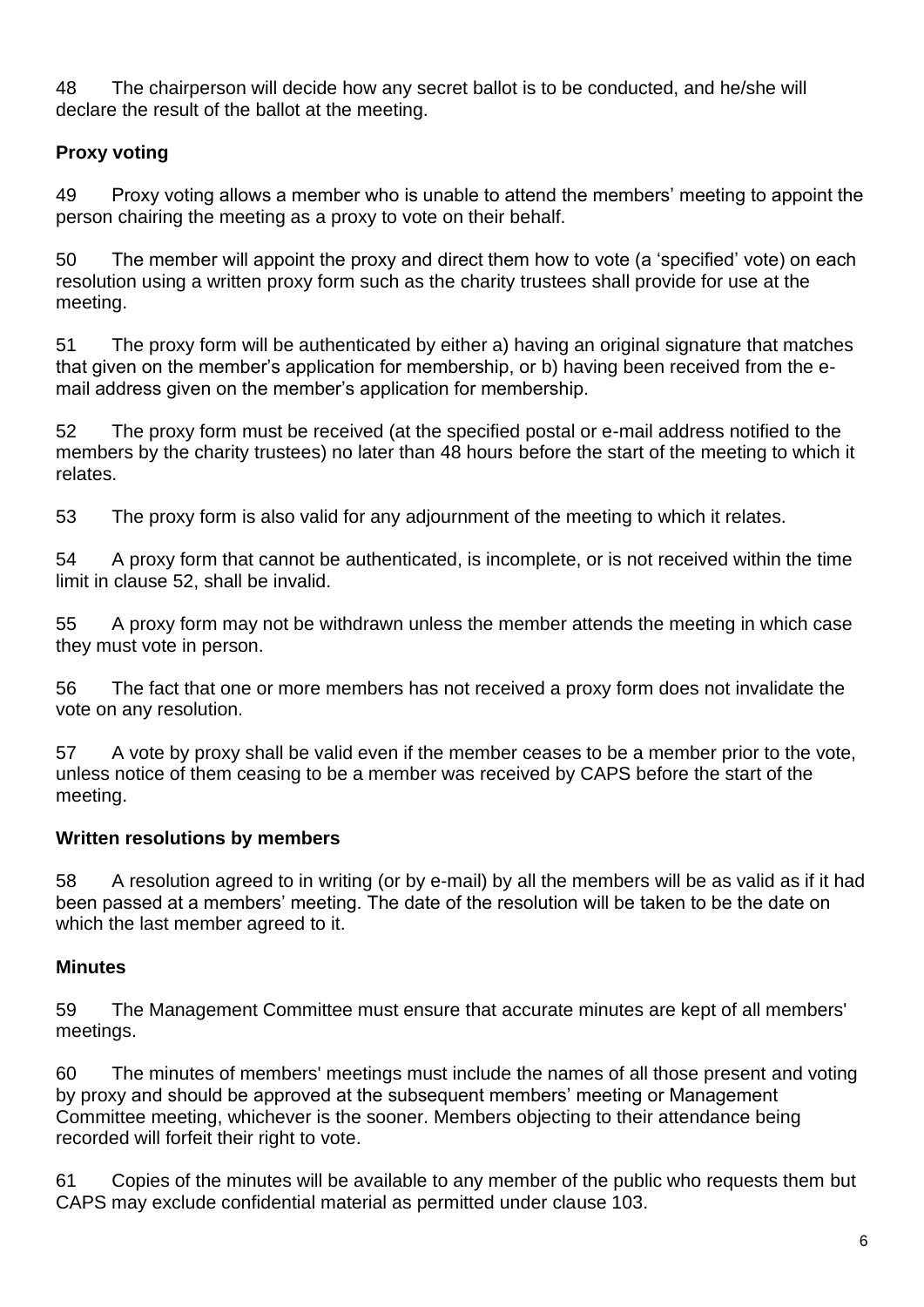### **Number of charity trustees**

62 The maximum number of charity trustees is 10.

63 The minimum number of charity trustees is 3

### **Eligibility**

64 Only members of the organisation can be elected or appointed to the Management Committee.

- The majority of the Management Committee members should have lived experience of mental health issues.
- A maximum of 2 people without lived experience may be co-opted but they must not normally have an overall majority.

65 A person cannot be elected or appointed to the Management Committee if they are:

65.1 disqualified from being a charity trustee under the Charities and Trustee Investment (Scotland) Act 2005; or

65.2 an employee of the organisation.

#### **Initial charity trustees**

66 The individuals who signed the charity trustee declaration forms which accompanied the application for incorporation of the organisation shall be deemed to have been appointed by the members as charity trustees with effect from the date of incorporation of the organisation.

#### **Appointment of charity trustees**

67 The Management Committee may at any time appoint any member to be a charity trustee (unless they are debarred from membership under clause 65).

68 At each AGM the membership will be asked to vote to confirm the (re)appointment of the charity trustees unless the trustee has ceased to hold office under clause 69.

### **Termination of office**

69 A charity trustee will automatically cease to hold office if:

69.1 they become disqualified from being a charity trustee under the Charities and Trustee Investment (Scotland) Act 2005;

- 69.2 they cease to be a member of the organisation;
- 69.3 they become an employee of the organisation;

69.4 they give CAPS a signed notice of resignation;

69.5 they are absent (without good reason, in the opinion of the Management Committee) from more than two consecutive committee meetings, and the Management Committee agree to remove him/her from office;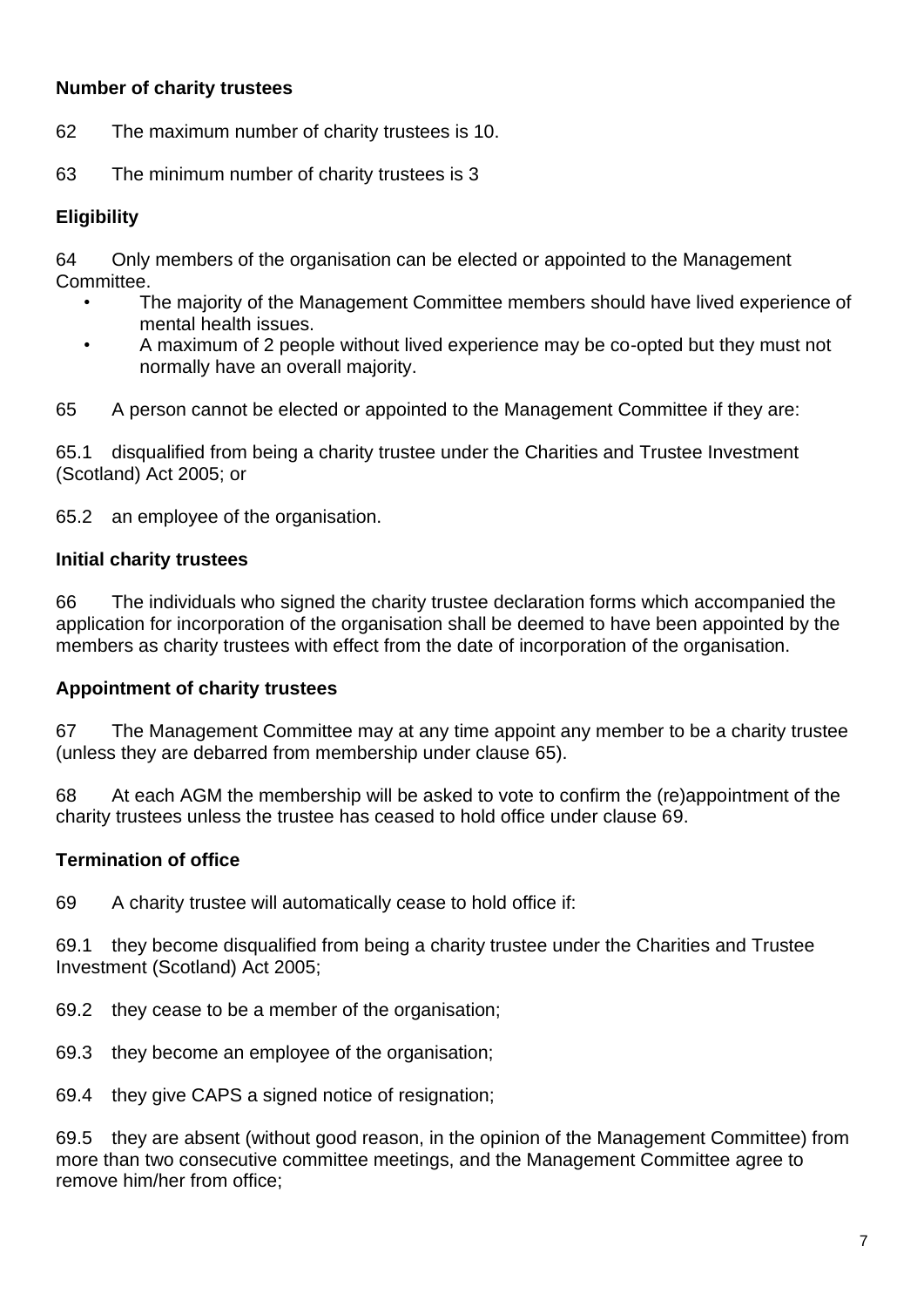69.6 they are removed from office by resolution of the Management Committee on the grounds that he/she is considered to have committed a material breach of 'Working to CAPS values' (as referred to in clause 86);

69.7 they are removed from office by resolution of the Management Committee on the grounds that he/she is considered to have been in serious or persistent breach of his/her duties under section 66(1) or (2) of the Charities and Trustee Investment (Scotland) Act 2005;

69.8 they are removed from office by a resolution of the members passed at a members' meeting; or

69.9 their (re)appointment is not confirmed by a vote of the members at the AGM.

70 A resolution under paragraph 69.6, 69.7 or 69.8 shall be valid only if:

70.1 the charity trustee who is the subject of the resolution is given reasonable prior written notice of the grounds upon which the resolution for their removal is to be proposed;

70.2 the charity trustee concerned is given the opportunity to address the meeting at which the resolution is proposed, prior to the resolution being put to the vote; and

70.3 (in the case of a resolution under paragraph 69.6 or 69.7) at least two-thirds (to the nearest round number) of the charity trustees then in office vote in favour of the resolution.

### **Register of charity trustees**

71 CAPS must keep a register of charity trustees, setting out:

71.1 for each current charity trustee:

71.1.1 their full name and address;

71.1.2 the date on which they were appointed as a charity trustee; and

71.1.3 any office held within the organisation.

71.2 for each former charity trustee, for at least 6 years from the date on which they ceased to be a charity trustee:

71.2.1 the name of the charity trustee;

71.2.2 any office held within CAPS; and

71.2.3 the date on which they ceased to be a charity trustee.

72 CAPS must ensure that the register of charity trustees is updated within 28 days of any change:

72.1 which arises from a resolution of the Management Committee or a resolution passed by the members of the organisation; or

72.2 which is notified to CAPS.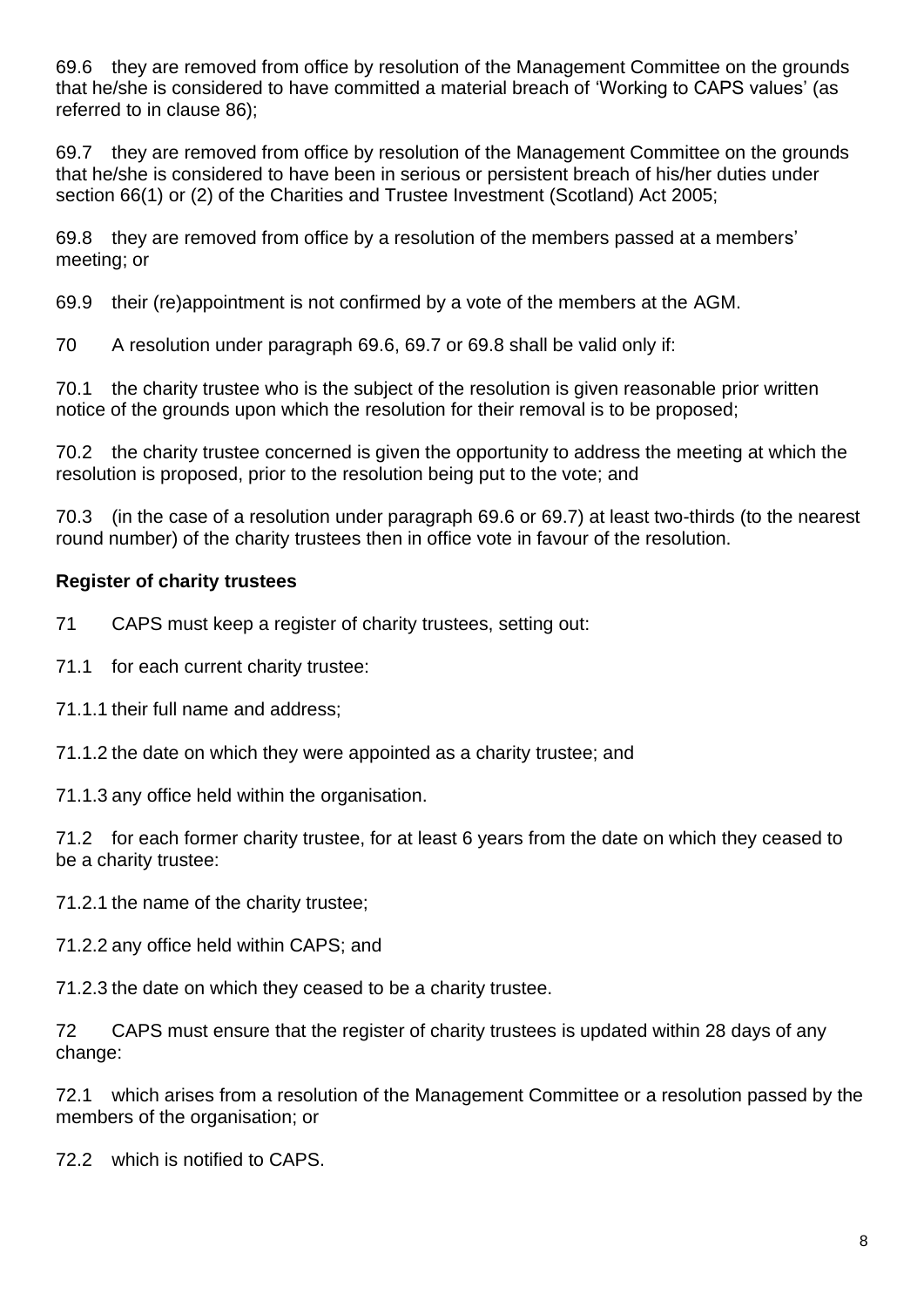73 If any person requests a copy of the register of charity trustees, CAPS must ensure that a copy is supplied to him/her within 28 days, providing the request is reasonable. If the request is made by a person who is not a charity trustee of the organisation, CAPS may provide a copy which has the addresses blanked out. The names of any of the trustees may also be blanked out if CAPS thinks that including that information is likely to jeopardise the safety or security of any person or premises.

### **Office-bearers**

74 The charity trustees will elect (from amongst themselves) a Chair, a Vice Chair and a Treasurer.

75 In addition to the office-bearers required under clause 74, the charity trustees may elect (from amongst themselves) further office-bearers if they consider that appropriate.

76 All of the office-bearers will cease to hold office at the conclusion of each AGM, but may then be re-elected under clause 74 or 75.

77 A person elected to any office will automatically cease to hold that office:

77.1 if they cease to be a charity trustee; or

77.2 if they give CAPS a signed notice of resignation from that office.

### **Powers of the Management Committee**

78 Except where this constitution states otherwise, CAPS (and its assets and operations) will be managed by the Management Committee; and may exercise all the powers of the organisation.

79 A meeting of the Management Committee at which a quorum is present may exercise all the powers that the Management Committee has.

80 The members may, by way of a resolution passed in compliance with clause 45 (requirement for two-thirds majority),

- direct the Management Committee to take a particular action; or
- direct the Management Committee not to take a particular action; and
- the Management Committee shall give effect to any such direction accordingly.

### **Charity trustees - general duties**

81 Each of the charity trustees has a duty, to act in the interests of the organisation; and, in particular, must:

81.1 seek, in good faith, to ensure that CAPS acts in a manner which is in accordance with its purposes;

81.2 act with the care and diligence which it is reasonable to expect of a person who is managing the affairs of another person;

81.3 in circumstances giving rise to the possibility of a conflict of interest between the organisation and any other party;

81.3.1 put the interests of the organisation before that of the other party;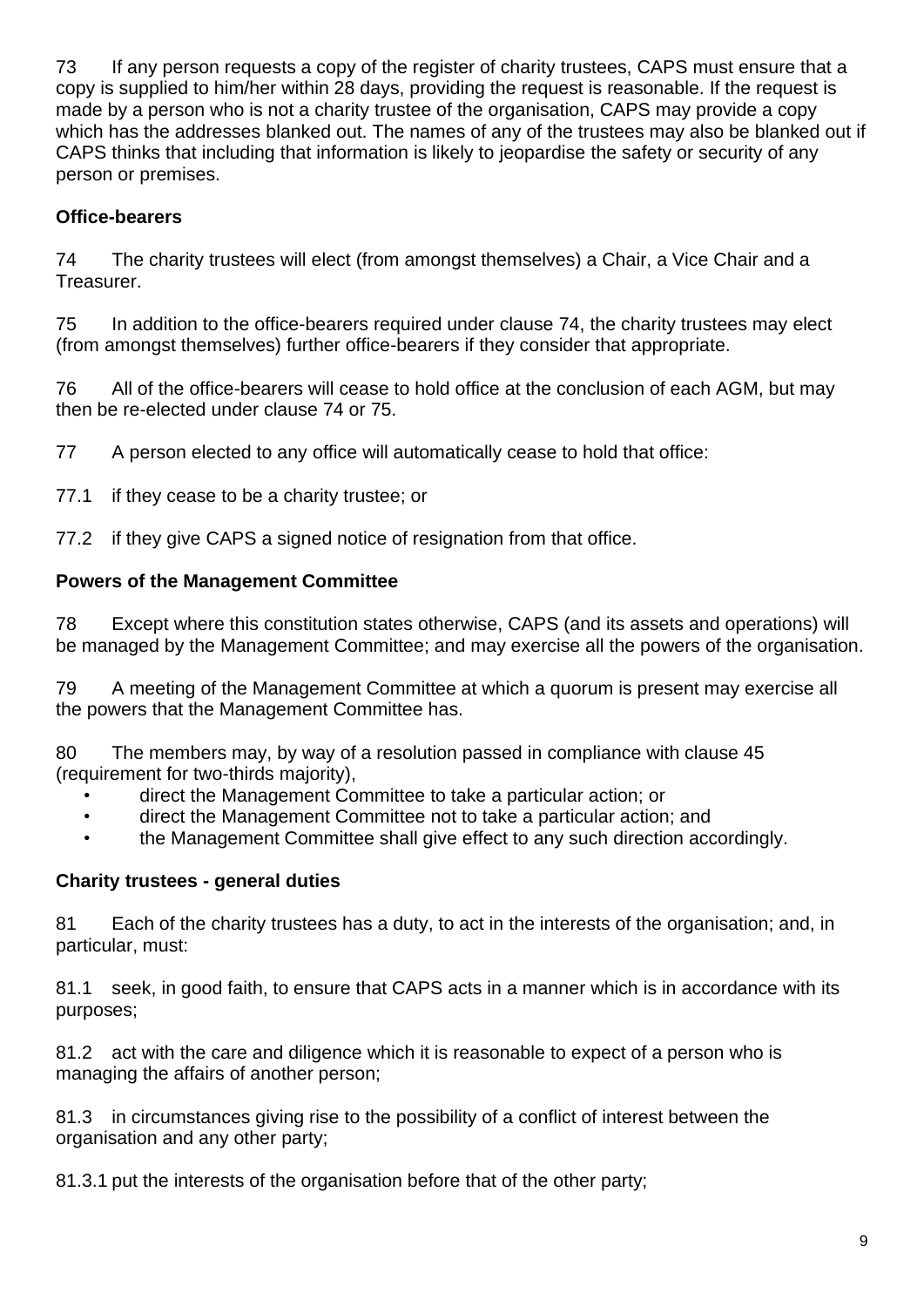81.3.2 disclose the conflicting interest to CAPS and not take part in any discussion or decision with the other charity trustees about the matter in question;

81.4 ensure that CAPS complies with any direction, requirement, notice or duty imposed under, or by virtue of, the Charities and Trustee Investment (Scotland) Act 2005.

82 In addition to the duties outlined in clause 81, all of the charity trustees must take such steps as are reasonably practicable for the purpose of ensuring:

82.1 that any breach of any of those duties by a charity trustee is corrected by the charity trustee concerned and not repeated; and

82.2 that any charity trustee who has been in serious and persistent breach of those duties is removed.

83 A charity trustee will not be prevented from entering into an arrangement with the organisation in which they have a personal interest, provided the interest has been declared, and the charity trustee has not had a vote on the issue.

Subject to clause 84 and to the provisions relating to remuneration for services contained in the Charities and Trustee Investment (Scotland) Act 2005, the charity trustee may retain any personal benefit which arises from that arrangement.

84 No charity trustee may serve as an employee (full time or part time) of CAPS; and no charity trustee may be given any remuneration by CAPS for carrying out their duties as a charity trustee.

85 The charity trustees may be paid all travelling and other expenses reasonably incurred by them in connection with carrying out their duties. This may include expenses relating to their attendance at meetings/events.

## **Code of conduct for charity trustees**

86 Each of the charity trustees shall comply with 'Working to CAPS values'.

87 Complying with 'Working to CAPS values' shall be additional to the provisions relating to the conduct of charity trustees contained in this constitution and the duties imposed on charity trustees under the Charities and Trustee Investment (Scotland) Act 2005. All relevant provisions of this constitution shall be interpreted and applied in accordance with the provisions of 'Working to CAPS values'.

## **DECISION-MAKING BY THE CHARITY TRUSTEES**

### **Notice of Management Committee meetings**

88 Any charity trustee may call a meeting of the Management Committee or ask CAPS to call a meeting of the Management Committee.

89 At least 7 days' notice must be given of each Management Committee meeting, unless there is a degree of urgency which makes that inappropriate.

### **Procedure at Management Committee meetings**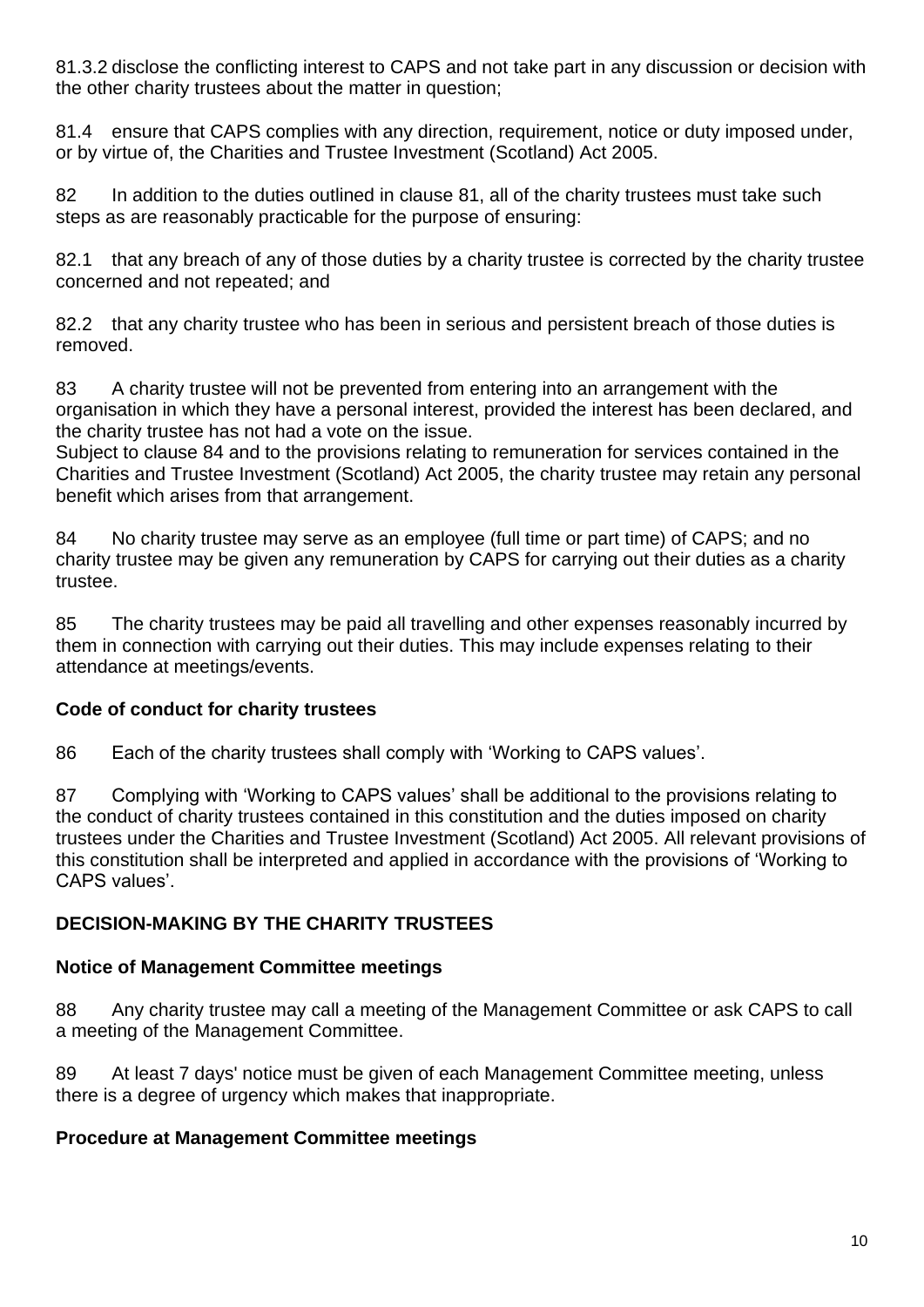90 No valid decisions can be taken at a Management Committee meeting unless a quorum is present. The meeting may proceed with discussion and information exchange. Any decisions in principle must be ratified at a future quorate meeting.

The quorum for Management Committee meetings is half of the number of charity trustees who currently make up the Management Committee, or three, whichever is the greater.

91 If at any time the number of charity trustees in office falls below three members, the remaining trustees will have power to fill the vacancies or call a members' meeting, but will not be able to take any other valid decisions.

92 The Chair should normally act as the chairperson of each Management Committee meeting.

93 If the Chair is not present within 15 minutes after the time at which the meeting was due to start (or is not willing to act as chairperson), the charity trustees present at the meeting must elect (from among themselves) the person who will act as chairperson of that meeting. This may normally be the Vice Chair.

94 Each trustee has one vote which, when cast, must be directly attributable to them.

95 All decisions at Management Committee meetings will be made by majority vote.

96 If there are an equal number of votes for and against any resolution, the chairperson of the meeting will be entitled to a second (casting) vote.

97 The Management Committee may allow any person to attend and speak at a Management Committee meeting even if they are not a charity trustee, but on the basis that they must not participate in decision-making.

98 A charity trustee must not vote at a Management Committee meeting (or at a meeting of a sub-committee) on any resolution which relates to a matter in which they have a personal interest or duty which conflicts (or may conflict) with the interests of CAPS. They must withdraw from the meeting while an item of that nature is being dealt with.

99 For the purposes of clause 98:

99.1 any interest held by an individual who is "connected" with the charity trustee under section 68(2) of the Charities and Trustee Investment (Scotland) Act 2005 (husband/wife, partner, child, parent, brother/sister etc) shall be deemed to be held by that charity trustee;

99.2 a charity trustee will be deemed to have a personal interest in relation to a particular matter if they are an employee, director, member of the management committee, officer or elected representative of a body which has an interest in that matter.

### **Minutes**

100 The Management Committee must ensure that accurate minutes are kept in relation to all Management Committee meetings and meetings of sub-committees.

101 The minutes to be kept under clause 100 must include the names of those present; and should be approved at the subsequent meeting.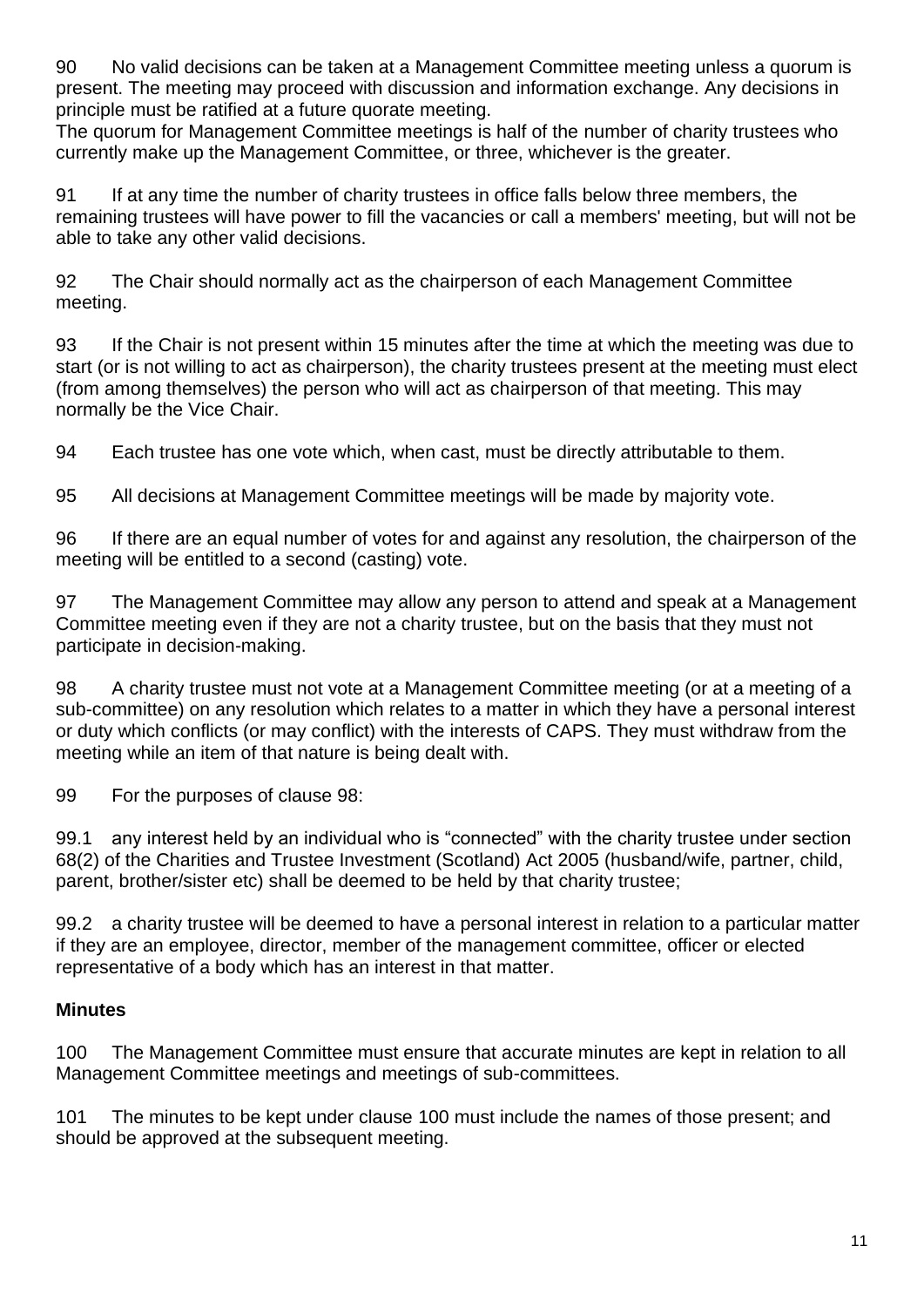102 The Management Committee shall (subject to clause 103) provide copies of the minutes referred to in clause 100 to any member of the public requesting them, if that request is reasonable.

103 The Management Committee may remove from any copy minutes made available to a member of the public under clause 102 any material which CAPS considers ought properly to be kept confidential, on the grounds that allowing access to such material could cause significant prejudice to the interests of the organisation or on the basis that the material contains reference to employee or other matters which it would be inappropriate to divulge.

### **ADMINISTRATION**

#### **Delegation to sub-committees**

104 The Management Committee may delegate any of their powers to sub-committees. A subcommittee must include at least one charity trustee, along with other people.

105 The Management Committee may also delegate to the Chair of the organisation (or the holder of any other post) any of their powers as they may consider appropriate.

106 When delegating powers under clause 104 or 105, the Management Committee must set out appropriate conditions (which must include an obligation to report back regularly to the other members of the Management Committee.

107 Any delegation of powers under clause 104 or 105 may be removed or altered by the Management Committee at any time.

108 The rules about procedure and membership of each sub-committee, shall be set by the Management Committee.

### **Operation of accounts**

109 The Management Committee will decide which charity trustees and/or CAPS employees will be signatories to CAPS bank accounts. The Management Committee will set and review operational policy in accordance with good practice and in the best interests of the organisation.

110 Where the organisation uses electronic facilities for the operation of any bank or building society account, the authorisations required for operations on that account must be consistent with the approach reflected in clause 109.

#### **Accounting records and annual accounts**

111 The Management Committee must ensure that proper accounting records are kept, in accordance with all applicable statutory requirements.

112 The Management Committee must prepare annual accounts, complying with all relevant statutory requirements. If an audit is required under any statutory provisions (or if the Management Committee consider that an audit would be appropriate for some other reason), the Management Committee should ensure that an audit of the accounts is carried out by a qualified auditor.

### **MISCELLANEOUS**

### **Winding-up**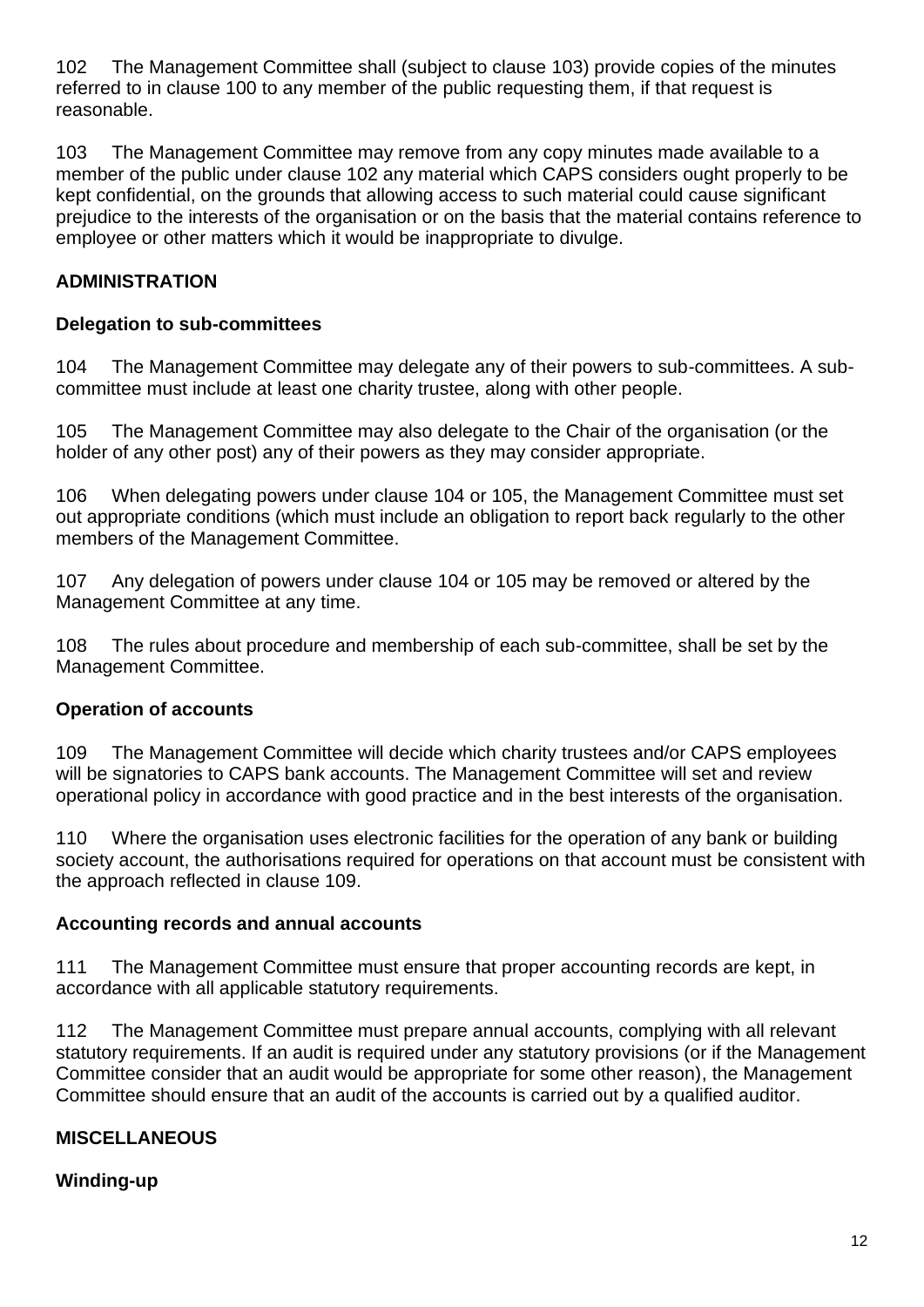113 If CAPS is to be wound up or dissolved, the winding-up or dissolution process will be carried out in accordance with the procedures set out under the Charities and Trustee Investment (Scotland) Act 2005.

114 Any surplus assets available to CAPS immediately preceding its winding up or dissolution must be used for purposes which are the same as, or which closely resemble, the purposes set out in this constitution.

## **Alterations to the constitution**

115 This constitution may (subject to clause 116) be altered by resolution of the members passed at a members' meeting (subject to achieving the two-thirds majority referred to in clause 45) or by way of a written resolution of the members.

116 The Charities and Trustee Investment (Scotland) Act 2005 prohibits taking certain steps (e.g. change of name, an alteration to the purposes, amalgamation, winding-up) without the consent of the Office of the Scottish Charity Regulator (OSCR).

### **Interpretation**

117 References in this constitution to the Charities and Trustee Investment (Scotland) Act 2005 should be taken to include:

117.1 any statutory provision which adds to, modifies or replaces that Act; and

117.2 any statutory instrument issued in pursuance of that Act or in pursuance of any statutory provision falling under paragraph 117.1 above.

118 In this constitution:

118.1 "charity" means a body which is either a "Scottish Charity" within the meaning of section 13 of the Charities and Trustee Investment (Scotland) Act 2005 or a "charity" within the meaning of section 1 of the Charities Act 2006, providing (in either case) that its objects are limited to charitable purposes;

118.2 "charitable purpose" means a charitable purpose under section 7 of the Charities and Trustee Investment (Scotland) Act 2005 which is also regarded as a charitable purpose in relation to the application of the Taxes Acts.

118.3 "Management Committee" means the governing body of the organisation, referred to in the Charities and Trustee Investment (Scotland) Act 2005 and the SCIO Regulations 2011 as the "Board".

118.4 "approved" means proposed and seconded by members who were present at the original meeting.

118.5 "written" and "in writing" includes by e-mail.

118.6 "two thirds" means rounded down to the nearest whole number.

118.7 "two thirds majority" always means two thirds of those present AND voting, or voting by proxy.

*CAPS Independent Advocacy is a Scottish Charitable Incorporated Organisation.*